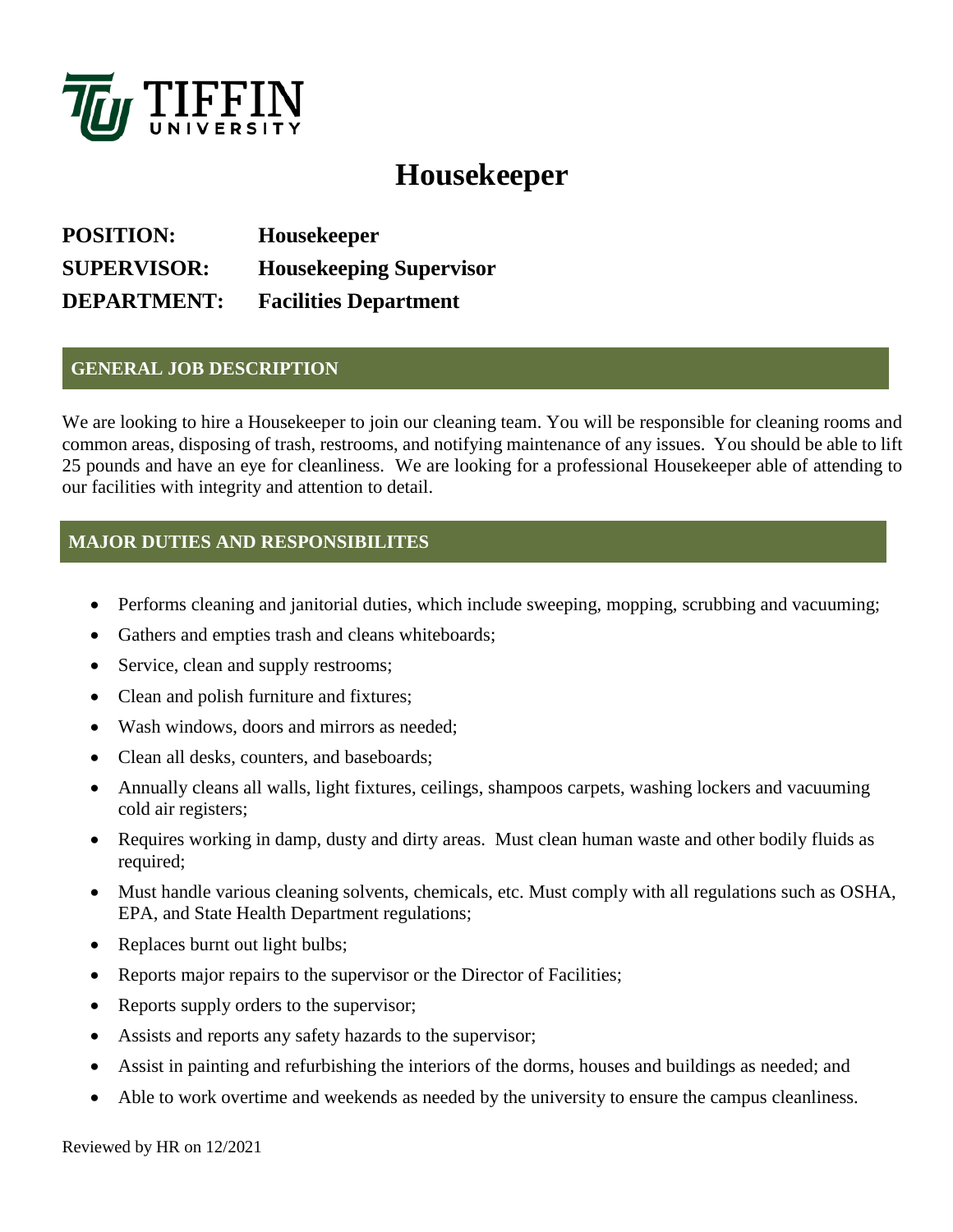

#### **QUALIFICATIONS/SKILLS/ABILITIES FOR THE JOB**

- Person must be able to perform each essential duty satisfactorily;
- Ability to work with little supervision and maintain a high level of performance
- Customer-oriented and friendly
- Prioritization and time management skills
- Working quickly without compromising quality
- Ability to apply common sense understanding to carry out instructions furnished in written, oral or diagram form;
- Ability to deal with solving minor problems that might arise;
- Ability to communicate both orally and written with faculty, staff and students;
- Must be self-motivated, aware of surroundings and detail oriented;
- Must be capable of working in an environment in which demands and priorities change rapidly;
- Able to take direction and work independently with minimal supervision;
- Able to work alone or in a team environment;
- Physically able to lift, bend, stoop, climb and reach;
- Possess positive teamwork attitude; and
- Perform other related duties incidental to the work described herein.

#### **KEY COMPETENCIES**

\

| Interdependence:  | <b>Fosters</b> collaboration                                                                          |
|-------------------|-------------------------------------------------------------------------------------------------------|
| Communication:    | Strong decision making and communication skills                                                       |
| Accountability:   | Formulates effective and progressive strategies aligned with University mission and<br>values         |
| Respect:          | Creates an engaging, collaborative work environment by bringing diverse people and<br>ideas together. |
| Entrepreneurship: | Influences and Inspires                                                                               |